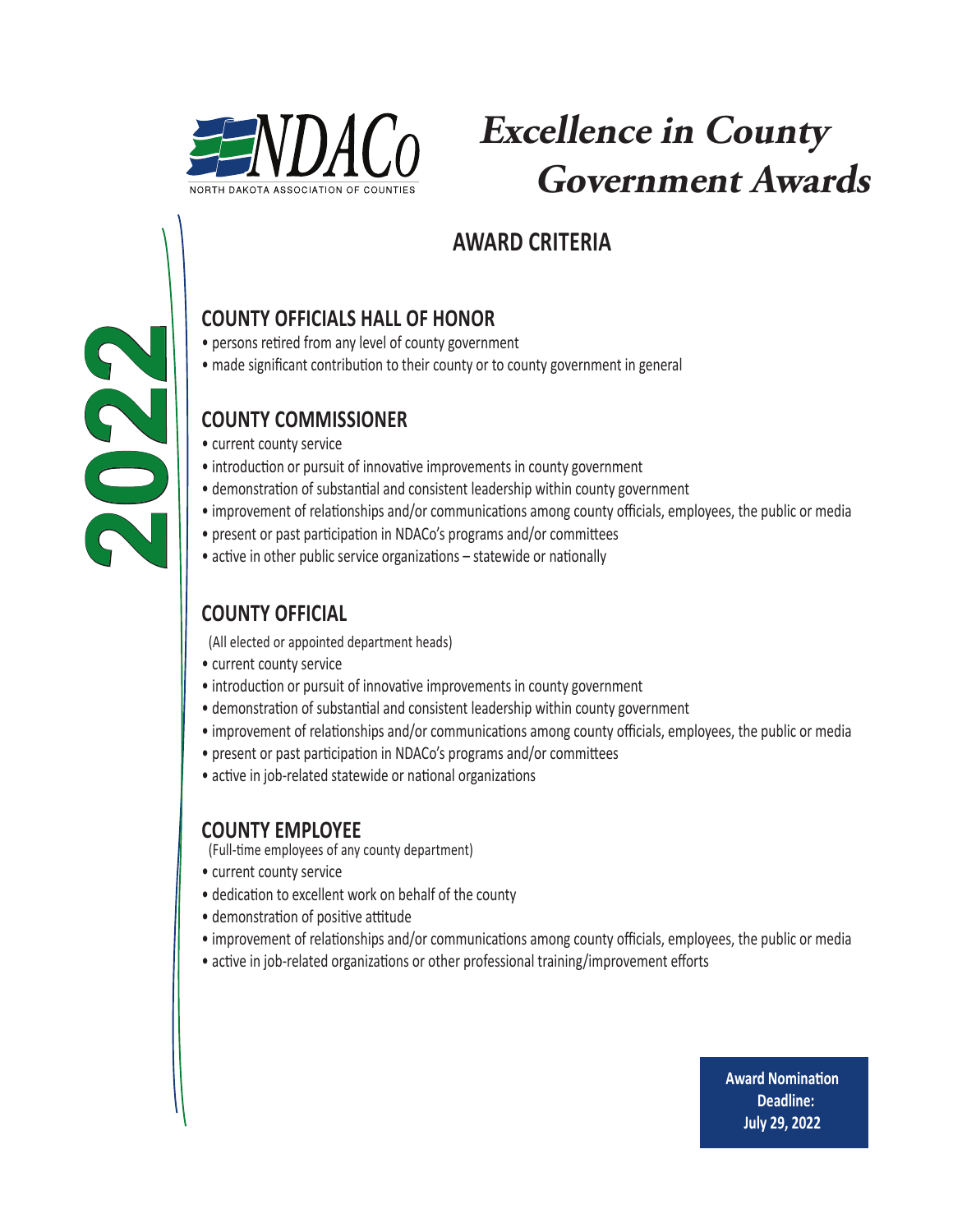

**2022**

## **Excellence in County Government Awards**

#### NOMINATOR INFORMATION

| <b>NOMINATION SUBMITTED BY</b>                                                                                                                                                                                                 |                                      |
|--------------------------------------------------------------------------------------------------------------------------------------------------------------------------------------------------------------------------------|--------------------------------------|
| (Organization or Individual) [1994] [1994] [1994] [1994] [1994] [1994] [1994] [1994] [1994] [1994] [1994] [1994] [1994] [1994] [1994] [1994] [1994] [1994] [1994] [1994] [1994] [1994] [1994] [1994] [1994] [1994] [1994] [199 |                                      |
|                                                                                                                                                                                                                                |                                      |
|                                                                                                                                                                                                                                |                                      |
| Date nomination approved by organization<br>(Please attach copy of resolution, minutes or other proof of action.)                                                                                                              |                                      |
|                                                                                                                                                                                                                                |                                      |
| <b>CATEGORY OF NOMINATION</b>                                                                                                                                                                                                  |                                      |
| $\Box$ County Officials Hall of Honor $\Box$ County Commissioner                                                                                                                                                               |                                      |
| $\Box$ County Employee<br>$\Box$ County Official                                                                                                                                                                               |                                      |
| the Commission.<br>"Hall of Honor" refers to any of the above who are retired at the time of nomination.<br><b>APPLICATION CHECKLIST</b>                                                                                       |                                      |
| $\Box$ Complete and enclose this form                                                                                                                                                                                          |                                      |
| $\Box$ Complete and enclose nomination form                                                                                                                                                                                    |                                      |
| $\Box$ Include two or more letters of recommendation                                                                                                                                                                           |                                      |
| Postmark or deliver nomination by deadline date                                                                                                                                                                                |                                      |
| Electronic versions of all documents are acceptable.                                                                                                                                                                           |                                      |
| Honoring those who have shown excellence                                                                                                                                                                                       |                                      |
| through dedication, leadership and involvement                                                                                                                                                                                 |                                      |
| "for the good of all counties.                                                                                                                                                                                                 |                                      |
| Send nomination to:                                                                                                                                                                                                            |                                      |
| <b>NDACo EICG Awards</b>                                                                                                                                                                                                       |                                      |
| <b>PO Box 877</b>                                                                                                                                                                                                              | <b>Award Nomination</b><br>Deadline: |
| Bismarck, ND 58502-0877                                                                                                                                                                                                        | <b>July 29, 2022</b>                 |
| Fax to 701-328-7308 or email to ndaco@ndaco.org                                                                                                                                                                                |                                      |